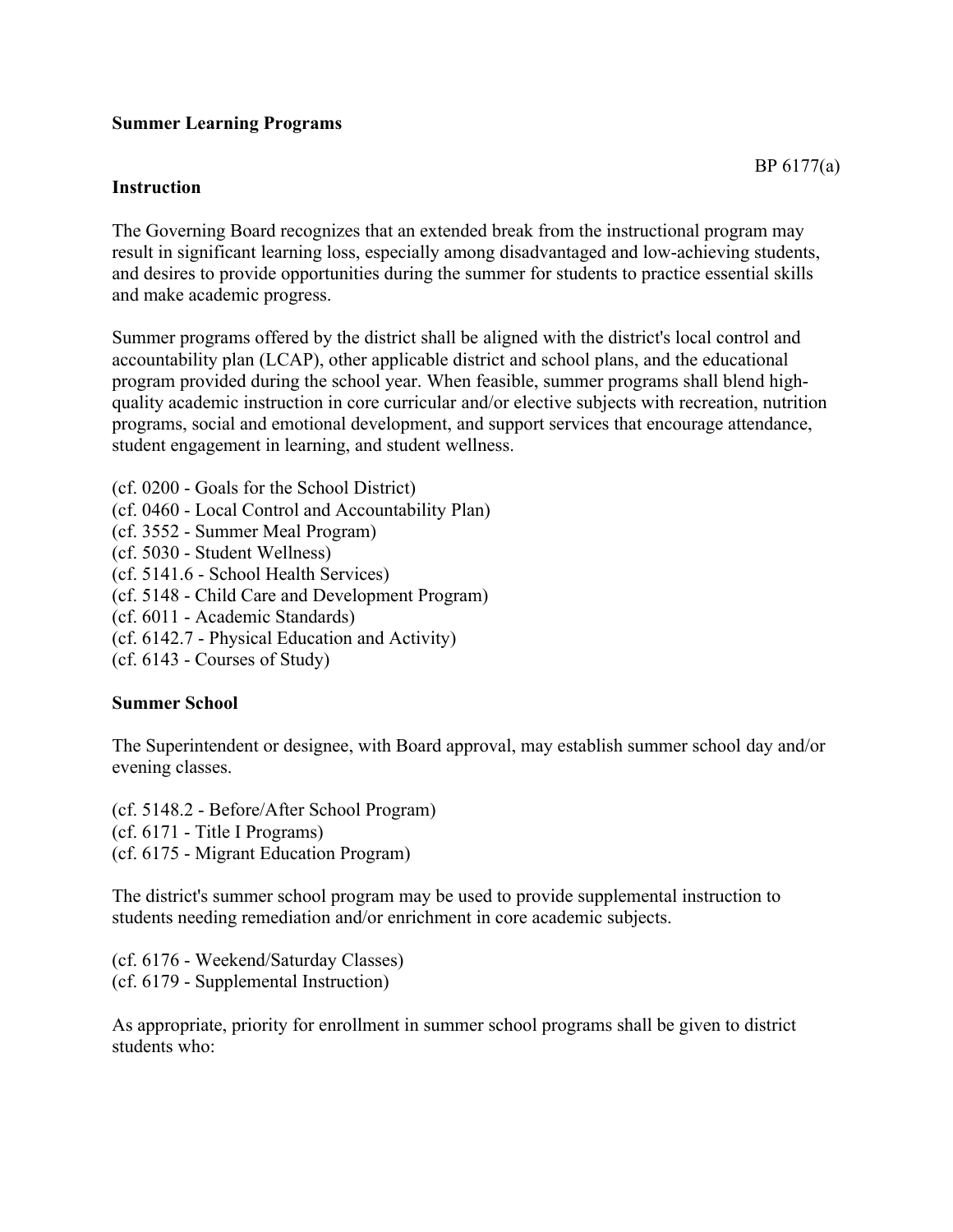1. Have been retained or are at risk of being retained at their grade level

(cf. 5123 - Promotion/Acceleration/Retention)

2. Demonstrate academic deficiencies in core curriculum areas

(cf. 0460 - Local Control and Accountability Plan)

3. Are in targeted student groups identified in the district's LCAP as needing increased or improved services to succeed in the educational program

The remaining openings shall be offered to other district students on a lottery basis.

Because summer courses cover extensive instructional content in a relatively short time period, students who have more than three excused absences or one unexcused absence may not receive credit for summer session class(es) unless they make-up missed work in accordance with law, Board policy, and administrative regulation.

(cf. 5113 - Absences and Excuses) (cf. 6154 - Homework/Makeup Work)

Sites for summer school programs may be rotated in an effort to make summer school programs more accessible to all students, regardless of residence or regular attendance area, and to accommodate the maintenance needs of district schools.

The Superintendent or designee shall annually report to the Board on summer school enrollment in the current year and previous year for the program as a whole and disaggregated by grade level, school that the students attend during the regular school year, and student population. In addition, he/she may report on the extent to which students successfully achieved the outcomes established for the program.

## **Additional Summer Learning Opportunities**

The Superintendent or designee may collaborate with parents/guardians, city and county agencies, community organizations, child care providers, and/or other interested persons to develop, implement, and build awareness of organized activities that support summer learning.

(cf. 1400 - Relations Between Other Governmental Agencies and the Schools) (cf. 1700 - Relations Between Private Industry and the Schools)

Strategies to support summer learning may include, but are not limited to:

1. Providing information to students and parents/guardians about summer reading programs scheduled to be conducted by public libraries or community organizations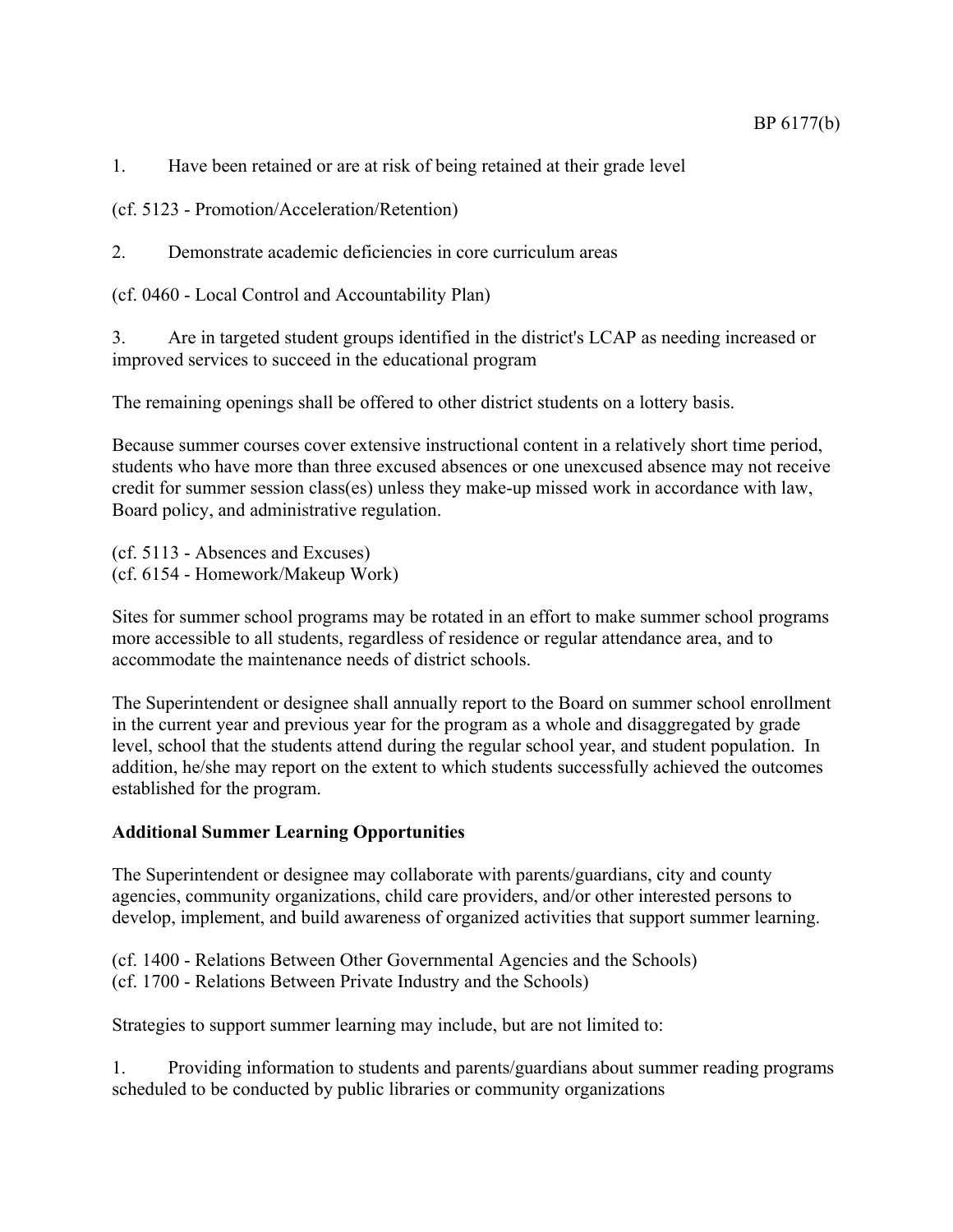2. Collaborating with the local parks and recreation agency and/or community organizations to provide day camps, sports programs, or other opportunities for physical education and activity

(cf. 1330.1 - Joint Use Agreements)

3. Collaborating with workforce development agencies, businesses, and community organizations to provide summer job training opportunities that include an academic component

(cf. 3260 - Fees and Charges) (cf. 5113.2 - Work Permits) (cf. 6178.1 - Work-Based Learning)

4. Encouraging reading in the home, such as providing lists of recommended reading to students and parents/guardians, establishing a target number of books or pages, and providing prizes for achievement of reading goals

(cf. 6020 - Parent Involvement)

5. Assigning summer vacation homework in core curricular subject(s) for extra credit

6. Conducting occasional, interactive "fun days" during the summer to provide activities related to art, music, science, technology, mathematics, environmental science, multicultural education, debate, or other subjects

7. Arranging opportunities for community service

(cf. 6142.4 - Service Learning/Community Service Classes)

Legal Reference: EDUCATION CODE 8482-8484.6 After School Education and Safety Program 8484.7-8484.9 21st Century Community Learning Centers 37252-37254.1 Supplemental instruction 39837 Transportation to summer employment programs 41505-41508 Pupil Retention Block Grant 41976.5 Summer school programs, substantially disabled persons or graduating high school seniors 42238.01-42238.07 Local control funding formula 48070-48070.5 Promotion and retention 51210 Areas of study for elementary schools 51220 Areas of study for grades 1-6 51730-51732 Powers of governing boards (authorization for elementary summer school classes)